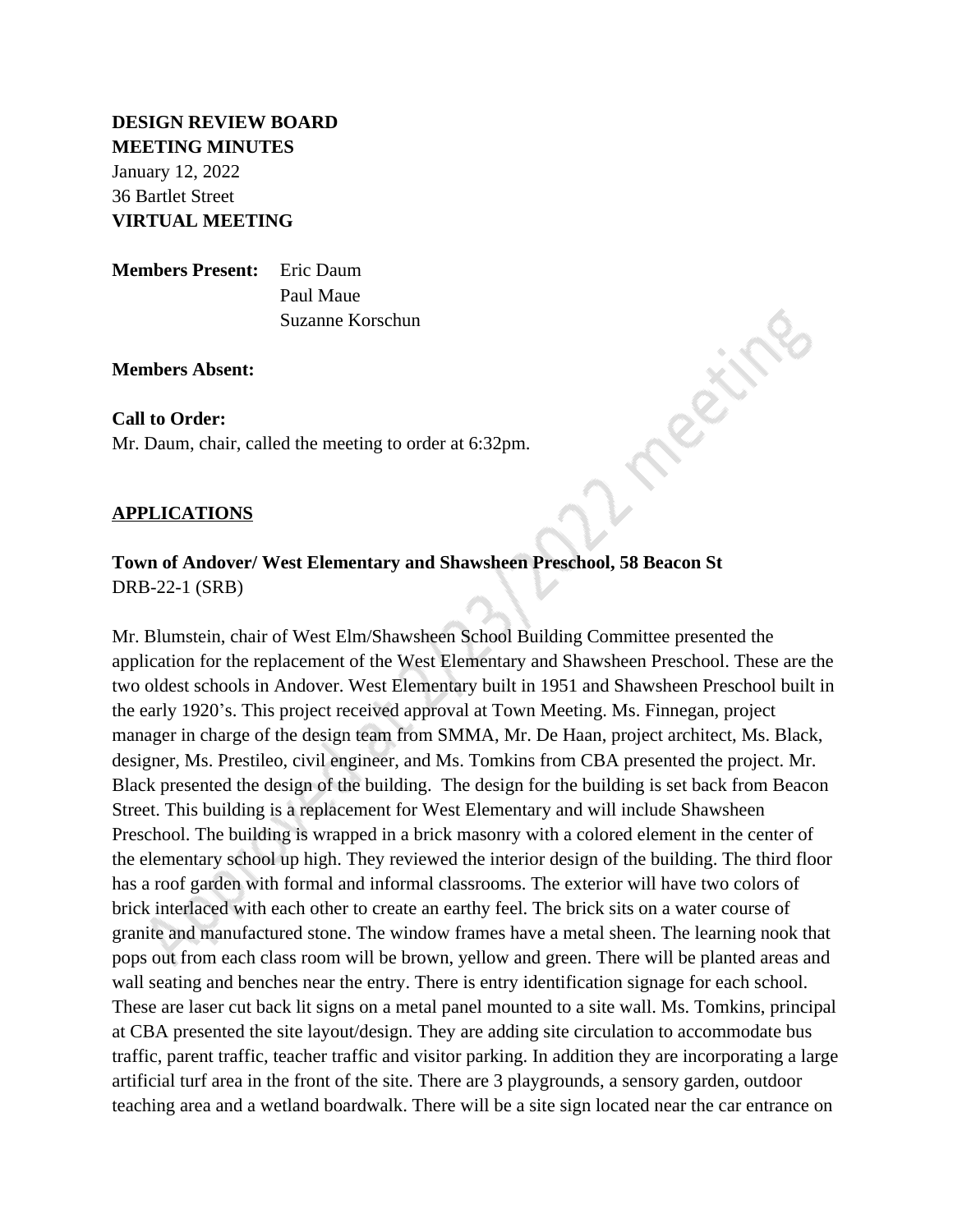Beacon St. This will be a wooden paddle sign mounted on granite posts. The sign will be  $2 \frac{1}{2} x$ 5. Mr. Maue asked if they would achieve a net zero building. Ms. Finnegan stated the building will be electric heat and PV ready. Mr. Daum asked what the origin was of the face brick and pattern. Mr. Black said it is a random pattern. Mr. Daum wanted to know the choice of the green center building. Mr. Black said it is a phenolic plastic panel and has a modeled appearance. They are going to use a combination of mat and gloss to create a finer texture. The idea is a canopy of the tree coming up above and that the texture will be something like leaves and has that connection. The DRB's biggest concern is there are a lot of different design languages of the facades. If the project could be unified and simplified it would be helpful to the overall effect. Ms. Korschun said the property sign has a different shape than High Plain School. Ms. Tomkins said they based the drawings off of the Bancroft sign. They upgraded to the granite post because they last longer. Ms. Korschun complimented the roof garden/courtyard space.

Mr. Maue moved to accept the application Ms. Korschun seconded the motion. **Vote:** Unanimous (3-0)

Roll Call: Eric Daum – yes Paul Maue – yes Suzanne Korschun – yes

**Bodycote, 155 River Street** DRB-22-2 (IA)

Mr. Raz from Signs Now NH presented the application for a free standing sign. The business will be improving the landscaping around the sign area. There is an existing sign that will be removed. The new sign will have 2 aluminum posts and will be a double sided sign with the Bodycote logo, made of 3 dimensional aluminum letters. Inside the cans for the letters are LED's which aluminate out of the back of the letter as a halo lit letter. Mr. Daum states they are within the by-law as far as size.

Ms. Korschun moved to accept the application as submitted. Mr. Maue seconded the motion. **Vote:** Unanimous (3-0)

Roll Call: Eric Daum – yes Paul Maue – yes